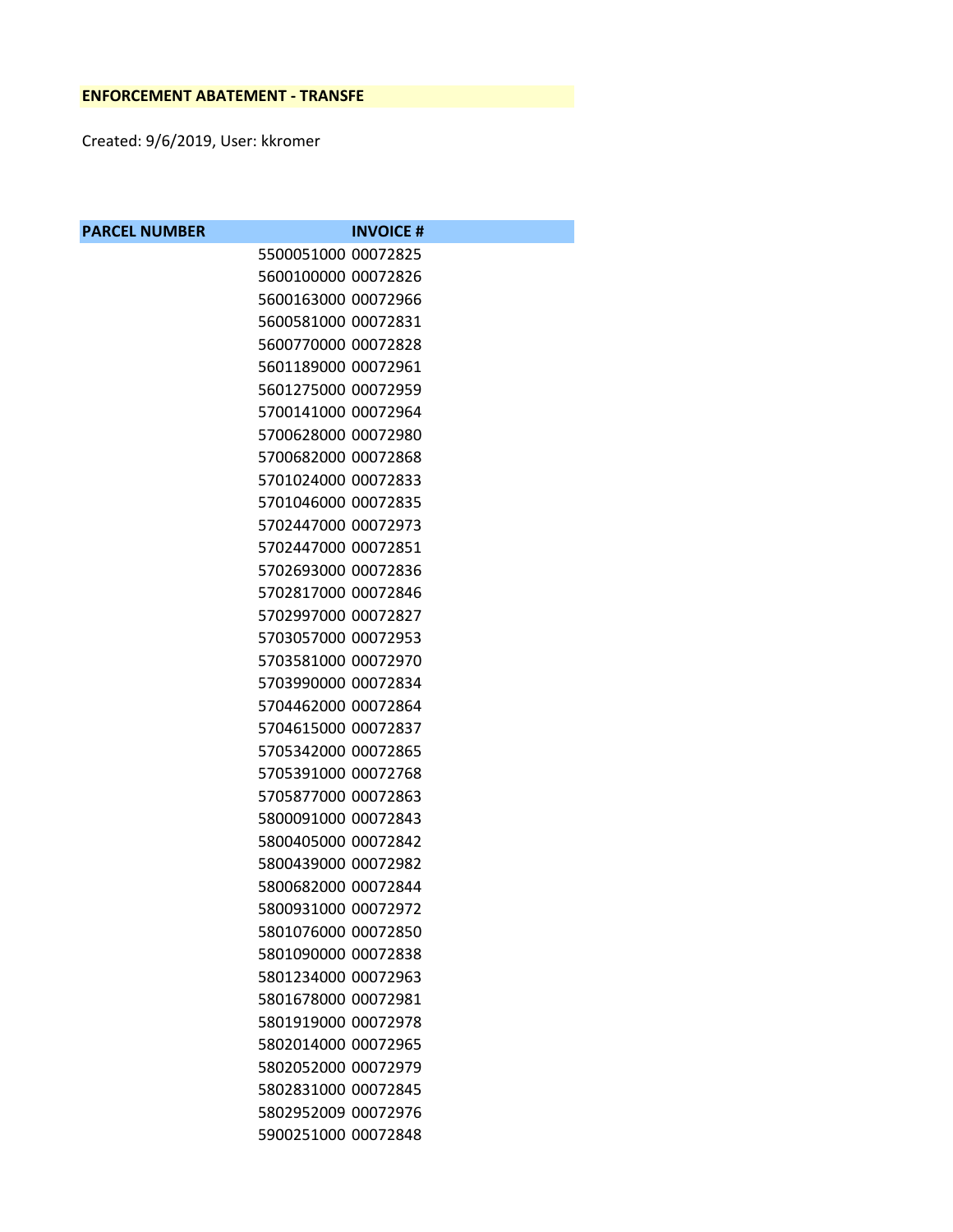00073030 00072968 00072832 00072975 00072829 00072971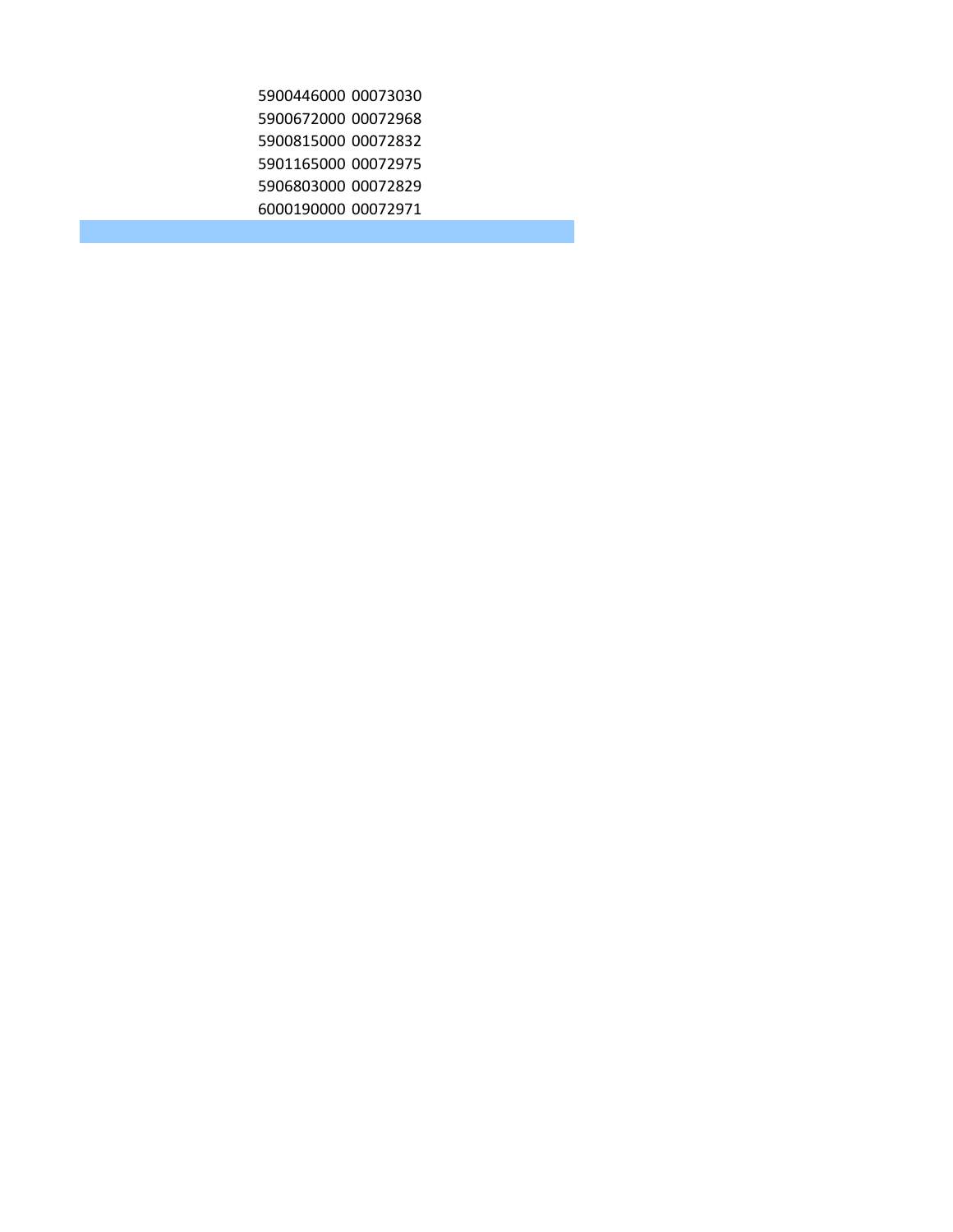## **PROPERTY OWNER NAME**

SWANSON LESLIE H TRUSTEE PORTMAN MATTHEW J RATITO REAL ESTATE INVESTMENT LLC RANDY YANUSHEWSKI BULGER BRANDON D & DANIELLE L FRAZIER BRYAN M KEITH K KELLER CITY OF SANDUSKY HAWES ROBERT B DANIELLE M DUNKIN CRISP JOSEPH D CITY OF SANDUSKY KLUDING BARBARA E KLUDING BARBARA E HOLLIES PEGGY MAYO JACKSON STARLIN CARDINAL PROPERTY HOLDINGS LTD RFS DEVELOPMENTS LLC C/O SUSAN SKARUPA RUSSELL R PERLA STATE OF OHIO PKI LLC C/O DE ETTA M IRBY RANDY YANUSHEWSKI WOOTEN E J & ANNA LU JENKINS JESSICA VAUGHN DEMAREO TERRENCE MARTIN SEAN A US BANK NATIONAL ASSOCIATION KENNETH MCCARTY HARVEY XAVIERA M MARDELL ETAL WOODS HOLMAN DOROTHY J RANDY YANUSHEWSKI THOMAS P KENNEDY ADAM J KOCH PATRONE DAVID M BAYFRONT DEVELOPMENT RODGERS JOSEPHINE & GERTRUD TEMPLETON MEGAN JOHNSON TRUSTEE JOSEPHINE L RODGERS DODSON WILLIAM & BEULAH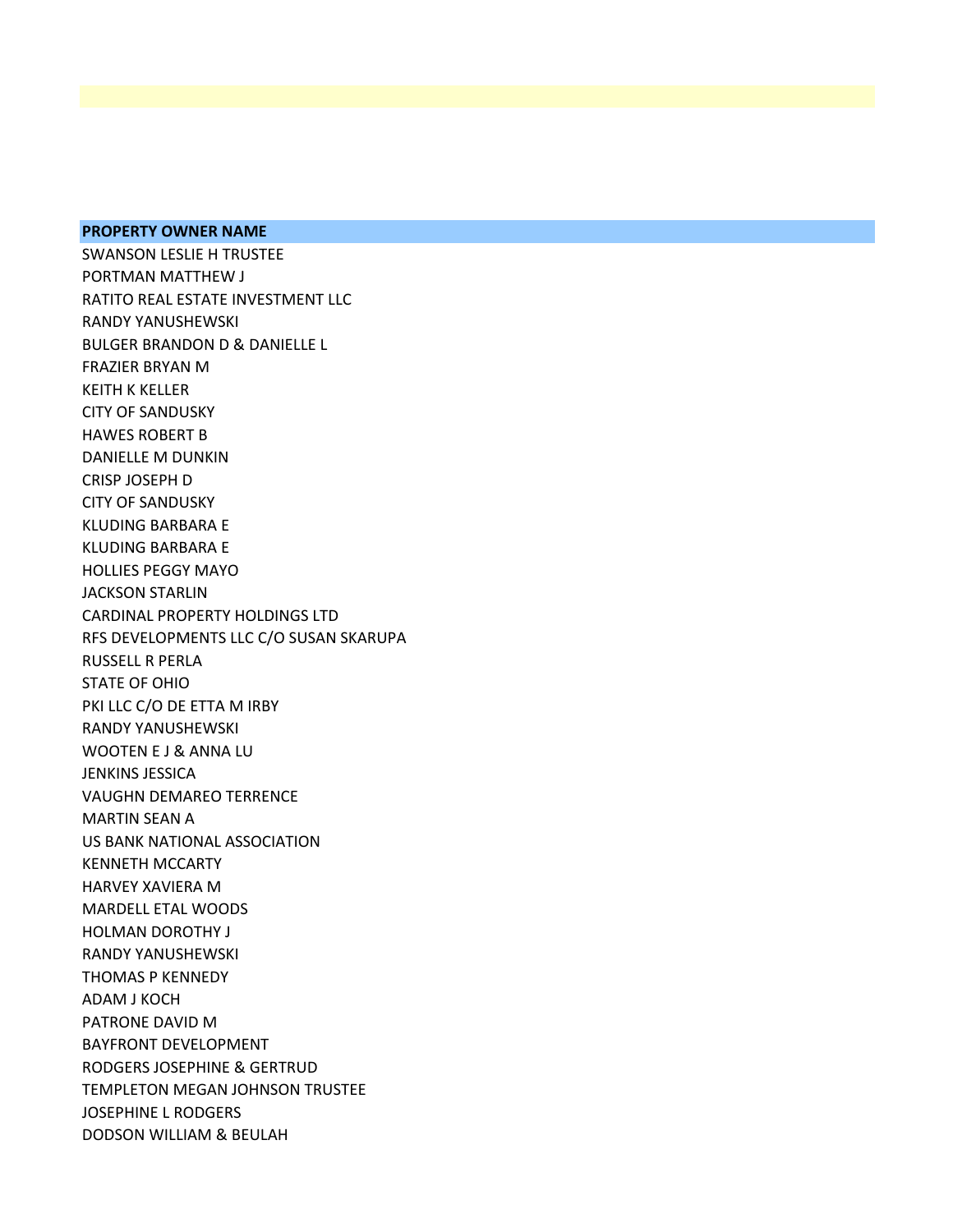BISGROVE MICHAEL & JOANN LEOLA L LENTZ HUNTER DION GALINDO TRUDY SANDUSKY CITIZENS COALITION IN STARLIN JACKSON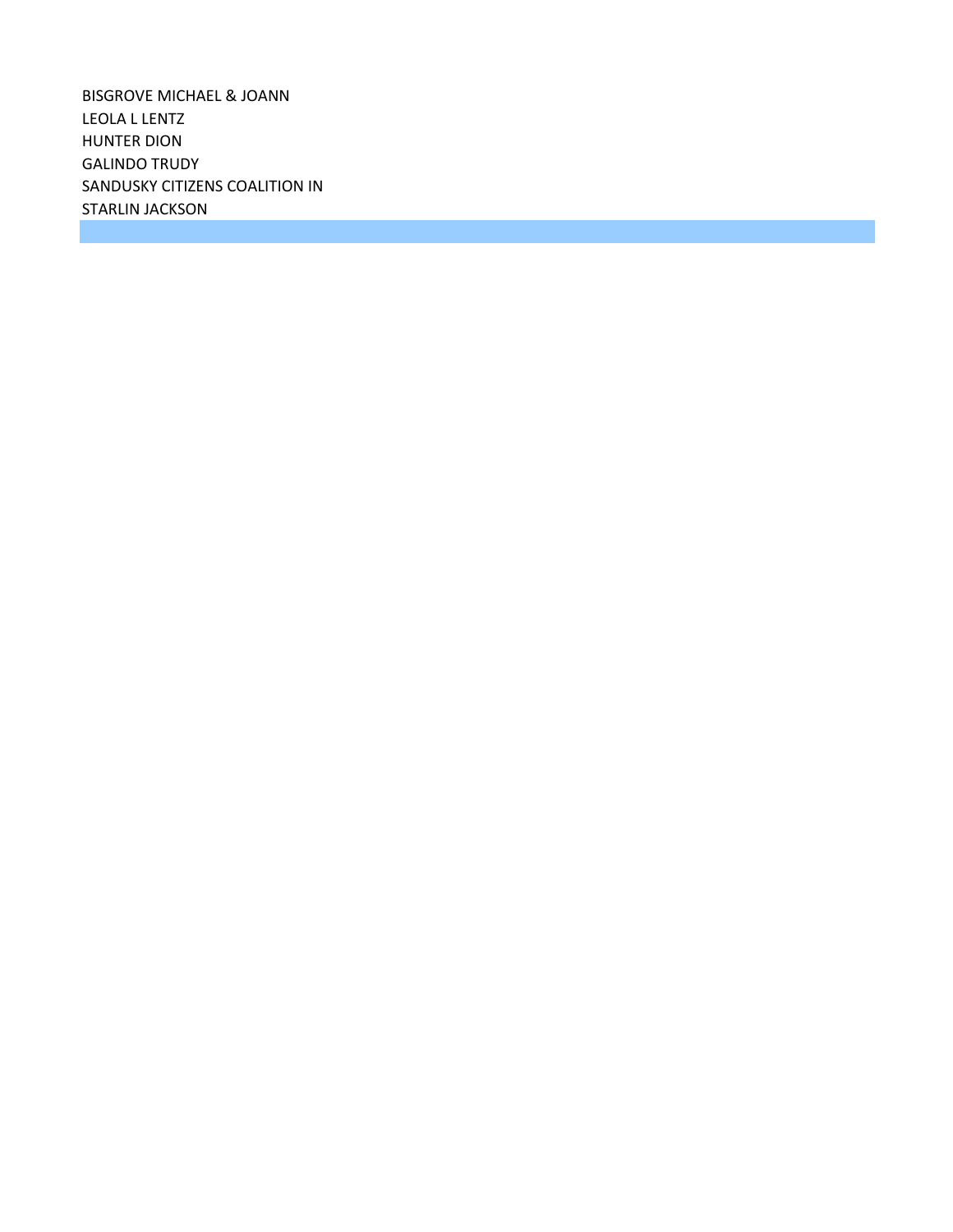| <b>PROPERTY ADDRESS</b>    | <b>Amount Due</b> |
|----------------------------|-------------------|
| 525 CEDAR PT ROADWAY       | \$467.50          |
| E 609 ADAMS ST             | \$197.50          |
| 414 COLUMBUS AVE           | \$208.75          |
| E 604 ADAMS ST             | \$197.50          |
| E 618 ADAMS ST             | \$197.50          |
| E 521 JEFFERSON ST         | \$197.50          |
| <b>601 HANCOCK ST</b>      | \$197.50          |
| 1408 LINDSLEY ST           | \$295.00          |
| 2313 SADLER ST             | \$351.25          |
| 2207 CAMPBELL ST           | \$147.50          |
| 1312 CLEVELAND RD          | \$208.75          |
| 1831 THIRD ST              | \$208.75          |
| 1939 THIRD ST              | \$197.50          |
| 1939 THIRD ST              | \$208.75          |
| <b>1425 HUNTINGTON AVE</b> | \$208.75          |
| 1110 FIRST ST              | \$197.50          |
| 624 52 ST                  | \$222.50          |
| 1202 MILAN RD              | \$147.50          |
| 1209 THIRD ST              | \$208.75          |
| 1702 CAMPBELL ST           | \$345.00          |
| 3RD                        | \$1,000.00        |
| 1116 SECOND ST             | \$208.75          |
| 3RD                        | \$350.00          |
| 1011 SYCAMORE LINE         | \$222.50          |
| 527 OGONTZ ST              | \$222.50          |
| 1813 PIERCE ST             | \$208.75          |
| 1711 SENECA ST             | \$208.75          |
| 1234 PIERCE ST             | \$392.50          |
| 1515 CAMP ST               | \$222.50          |
| 1212 SEAVERS WAY           | \$317.50          |
| 1913 CAMP ST               | \$467.50          |
| 1511 CAMP ST               | \$197.50          |
| 1203 STONE ST              | \$295.00          |
| W 2801 PERKINS AVE         | \$208.75          |
| 20, 37 TIFFIN AVE          | \$1,080.00        |
| 2232 KARL-ANN DR           | \$295.00          |
| 830 FILMORE                | \$208.75          |
| 2014 WILSON ST             | \$590.00          |
| <b>FILMORE</b>             | \$208.75          |
| W 1105 MADISON ST          | \$535.00          |